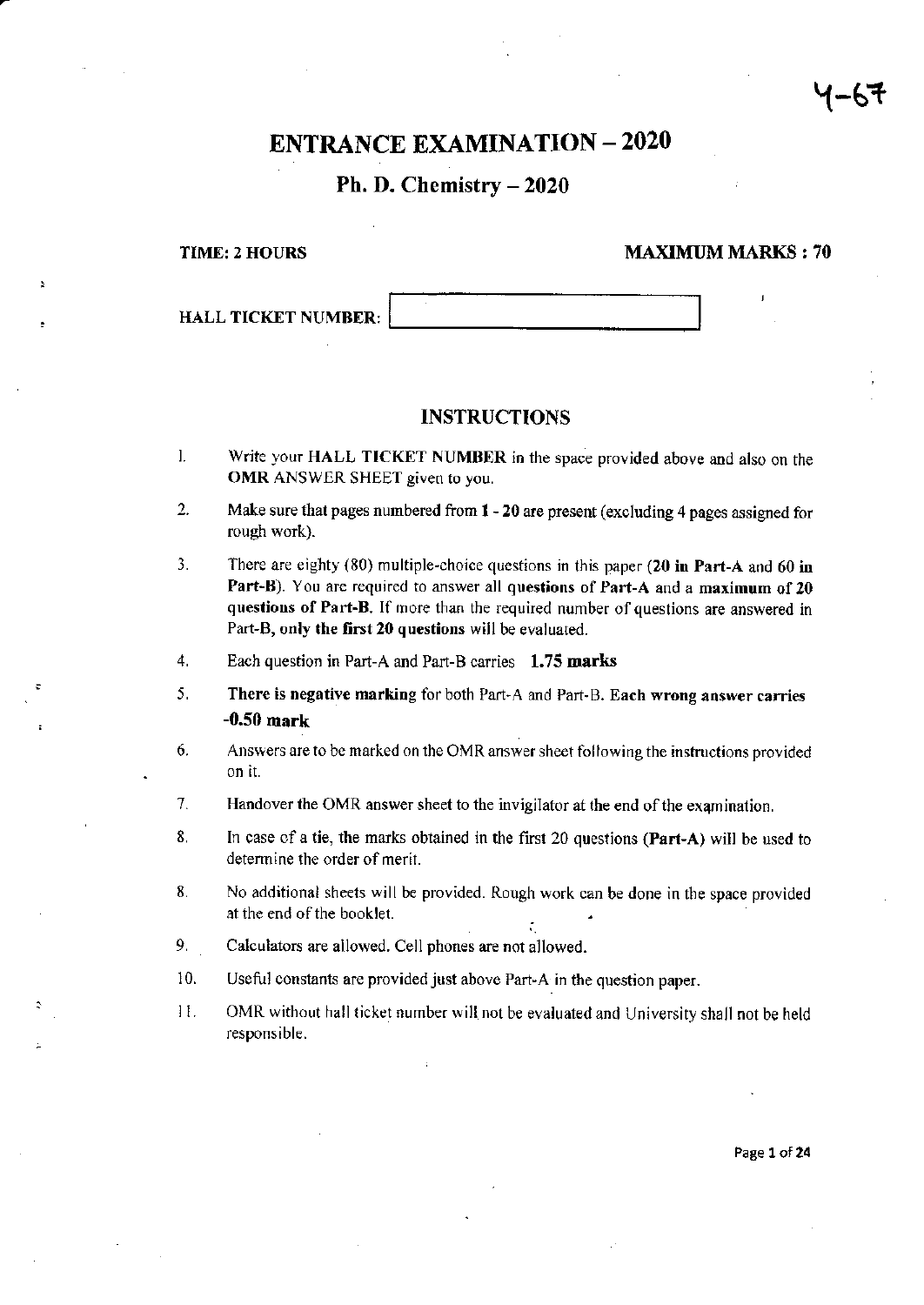#### **Useful Constants:**

Rydberg constant = 109737 cm<sup>-1</sup>; Faraday constant = 96500 C; Planck constant = 6.625  $\times$  10<sup>-34</sup> J s; Speed of light = 2.998 × 10<sup>8</sup> m s<sup>-1</sup>; Boltzmann constant = 1.380 × 10<sup>-23</sup> J K<sup>-1</sup>; Gas constant = 8.314 J  $K^{-1}$  mol<sup>-1</sup> = 0.082 L atm K<sup>-1</sup> mol<sup>-1</sup> = 1.987 cal K<sup>-1</sup> mol<sup>-1</sup>; Mass of electron = 9.109 × 10<sup>-31</sup> kg; Mass of proton =  $1.672 \times 10^{-27}$  kg; Charge of electron =  $1.6 \times 10^{-19}$  C; 1 bar =  $10^5$  N m<sup>-2</sup>; RT/F (at 298.15) K) = 0.0257 V; Avogadro number =  $6.022 \times 10^{23}$ 

# Part-A

- 1. The correct order for energy of the d-orbitals in trigonal prism geometry is:
	- $[A]$  d<sub>xz</sub>,  $d_{vz} > d_{z^2} > d_{xv}$ ,  $d_{x^2-v^2}$  [B]  $d_{z^2} > d_{xz}$ ,  $d_{vz} > d_{xv}$ ,  $d_{x^2-v^2}$
	- $[C]$   $d_{z^2} > d_{xy}, d_{x^2-y^2} > d_{xz}, d_{yz}$  <br> [D]  $d_{xz}, d_{yz} > d_{xy}, d_{x^2-y^2} > d_{z^2}$
- 2. Consider the two molecules,  $N_2F_2$  and  $O_2F_2$ . The correct statement among the following regarding them (at  $25 \text{ °C}$ ) is:
	- [A] Both of them show geometrical isomerism.
	- [B] Neither of them shows geometrical isomerism.
	- [C]  $O_2F_2$  shows geometrical isomerism while N<sub>2</sub>F<sub>2</sub> does not.
	- [D] N<sub>2</sub>F<sub>2</sub> shows geometrical isomerism while  $O_2F_2$  does not.
- 3. A similar rate constant for the displacement of Cl<sup>-</sup> by H<sub>2</sub>O in complexes,  $[PtCl<sub>4</sub>]<sup>2</sup>$ ,  $[PtCl<sub>3</sub>(NH<sub>3</sub>)]$ <sup>\*</sup>,  $[PtCl<sub>2</sub>(NH<sub>3</sub>)<sub>2</sub>]$  and  $[PtCl(NH<sub>3</sub>)<sub>3</sub>]<sup>+</sup>$  indicates that
	- [A] the reaction is associative. [B] the reaction is dissociative.
	- [C] the activation energy is high. [D] the activation energy is low.
- 4. In the presence of an external magnetic field, the number of Balmer H<sub> $\alpha$ </sub> lines observed is:
	- $[A]$  3  $|C|$  9 [B] 6  $\ddot{\phantom{1}}$ [D] <sup>12</sup>
- 5. The mRNA sequence that is complementary to the DNA sequence 5'-CGAGCATTCGAT-3' is:

| [A] 5'-AUCGAAUGCUCG-3'  | [C] 5'-ATCGAATGCTCG-3' |
|-------------------------|------------------------|
| [B] 3'- AUCGAAUGCUCG-5' | [D] 3'-ATCGAATGCTCG-5' |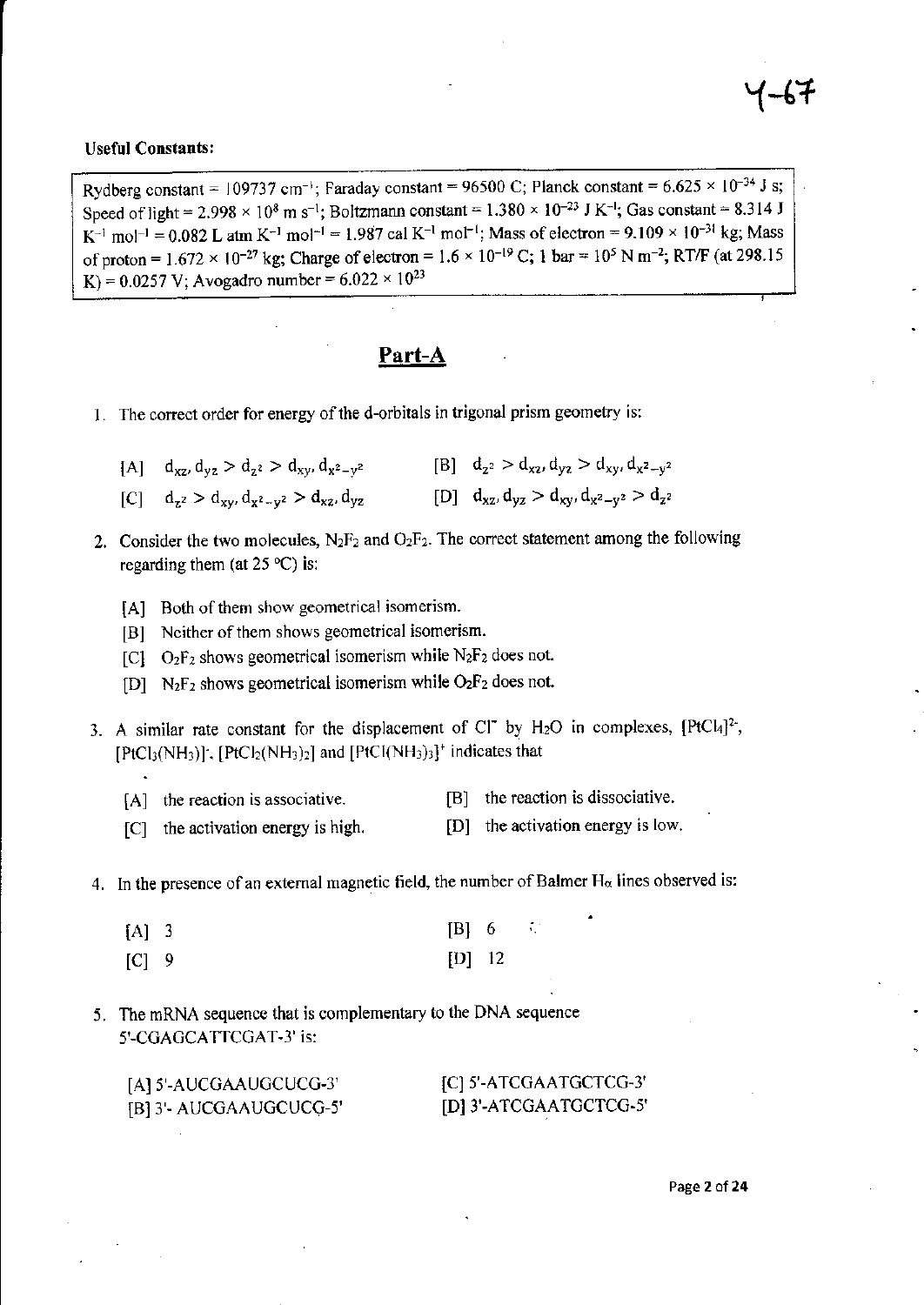- 6. The <sup>31</sup>P NMR spectrum of P<sub>4</sub>S<sub>3</sub><sup>[31</sup>P:  $I = V_2$ ] has:
	- [A] Two sets of peaks, a doublet and a quartet, in the intensity ratio of 3:1
	- [B] Two sets of two triplets each
	- [C] A singlet
	- [D] Two singlets and a triplet

7. Given the following data,

 $O_2(g) + 4H^+(aq) + 4e^- \rightleftharpoons 2H_2O(l); E^0 = 1.23$  V (pH = 0)  $O_2(g) + 2H_2O(l) + 4e^- \rightleftharpoons 4OH (aq); E^o = 0.80 \text{ V (pH = 7)}$  $Mn^{3+} + e^- \rightleftharpoons Mn^{2+}$ ; E° = 1.54 V (pH = 0)  $Fe^{2+} + 2e^- \rightleftharpoons Fe$ ;  $E^{\circ} = -0.44$  V (pH = 7)

the incorrect statement among the following is:

- [A] Dioxygen is a better oxidizing agent in acidic medium than in neutral medium.
- [B] Dissolved oxygen can oxidize iron at neutral pH.
- $|C|$  Mn<sup>3+</sup> can reduce dioxygen in acidic medium.
- [D] The change in E° value for dioxygen reduction can be determined by using the Nernst equation.
- 8. If the source ( ${}^{57}Co$ ) of  ${}^{57}Fe*$  is moving at a speed of 2 mm s<sup>-1</sup>, then the frequency shift is [ $\gamma$ -ray frequency = 3.5  $\times$  10<sup>18</sup> Hz, v = 3  $\times$  10<sup>8</sup> m s<sup>-1</sup>]:

| $[A]$ 23.3 MHz | $[B]$ 20.2 MHz |
|----------------|----------------|
| $[C]$ 46.6 MHz | $[D]$ 11.7 MHz |

9. The concentration (in g  $L^{-1}$ ) at which the solution of a non-electrolyte of molar mass 100 would be isotonic with 0.1 N NaCl solution is (degree of dissociation of NaCl is 0.9):

| $[A]$ 9.5 | $[B]$ 38 |  |
|-----------|----------|--|
| $[C]$ 29  | $[D]$ 19 |  |

10. The molar heat capacity (in J  $K^{-1}$ ) at constant pressure of a perfect gas varies with temperature as,  $C_p = 20.17 + 0.4$ T. The change in internal energy (in kJ) of 1 mol of the gas on increase of temperature from 0 to  $100^{\circ}$ C is close to:

| $[A]$ 7.45 | $[B]$ 7.05 |
|------------|------------|
| $[C]$ 14.9 | $[D]$ 14.1 |

Page 3 of 24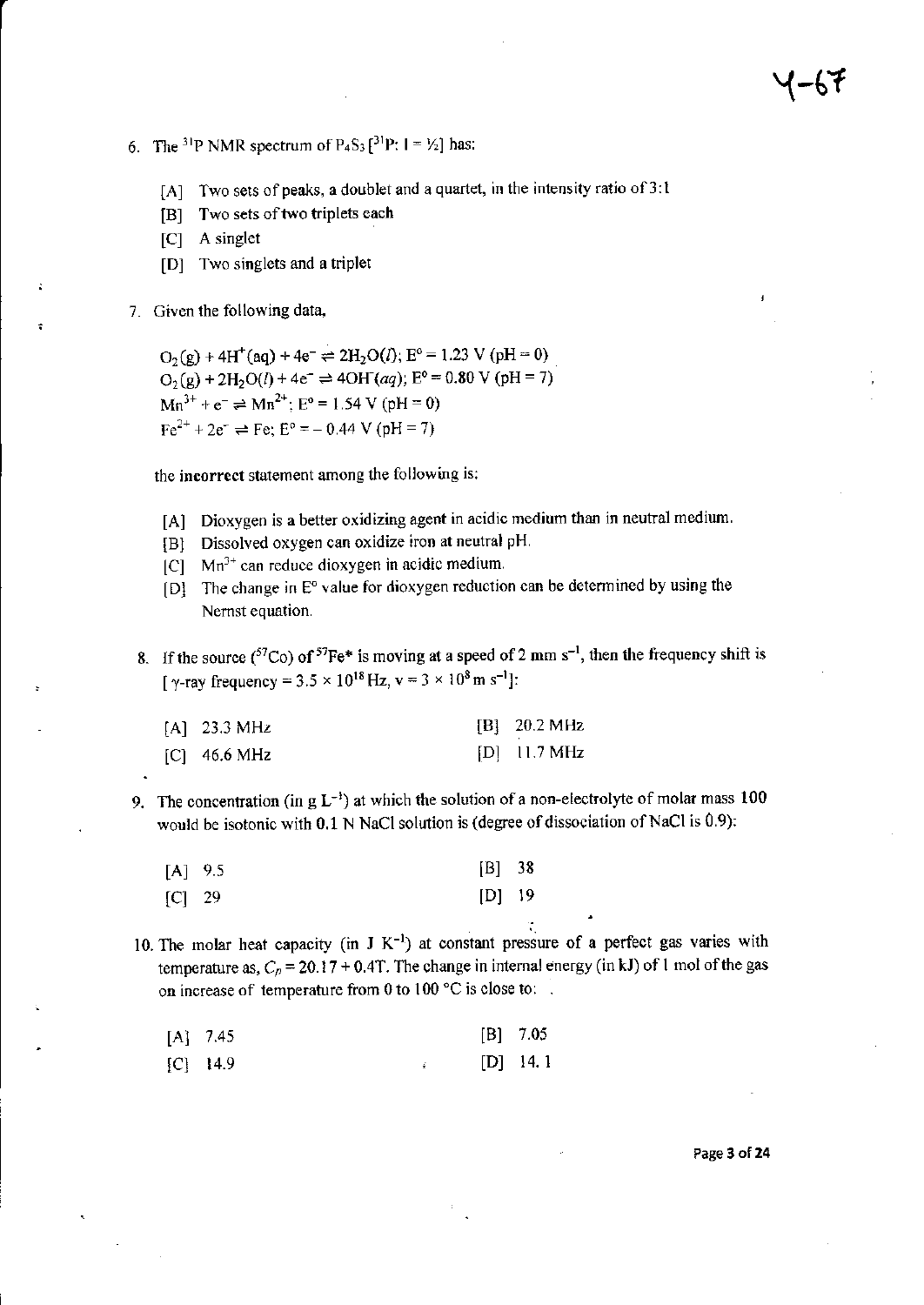- 
- 11. The X-ray diffraction peak corresponding to the  $(1\ 1\ 1)$  plane of a crystal with a primitive cubic lattice shifts from  $2\theta = 30^{\circ}$  to  $2\theta = 20^{\circ}$  when the temperature is increased from 100 to 300 K. Ratio of the densities of the crystal at the two temperatures,  $\frac{\rho_{300}}{\rho_{100}}$  is:

| $[A]$ 0.13 | [B] 0.30   |
|------------|------------|
| $[C]$ 0.50 | $[D]$ 0.67 |

12. The characters of the irreducible representations ( $\Gamma$ ) of the  $C_{2h}$  point group are given below. The correct Mulliken symbols for the  $\Gamma_2$  and  $\Gamma_3$  are respectively:

| [A] $A_1$ and $B_2$ | [B] $B_1$ and $A_2$ |
|---------------------|---------------------|
| [C] $B_g$ and $A_g$ | [D] $B_q$ and $A_u$ |

13. For a two-level system, the excited state lies at 600 cm<sup>-1</sup> above the ground state. If both states are non-degenerate, then the temperature (in K) at which 10% of the population will be in the upper state is close to  $(1 \text{ cm}^{-1} \equiv 1.4 \text{ K})$ :

| $[A]$ 273 | $[B]$ 323 |  |
|-----------|-----------|--|
| $[C]$ 363 | $[D]$ 393 |  |

14. The major product formed in the following reaction is:



Page 4 of 24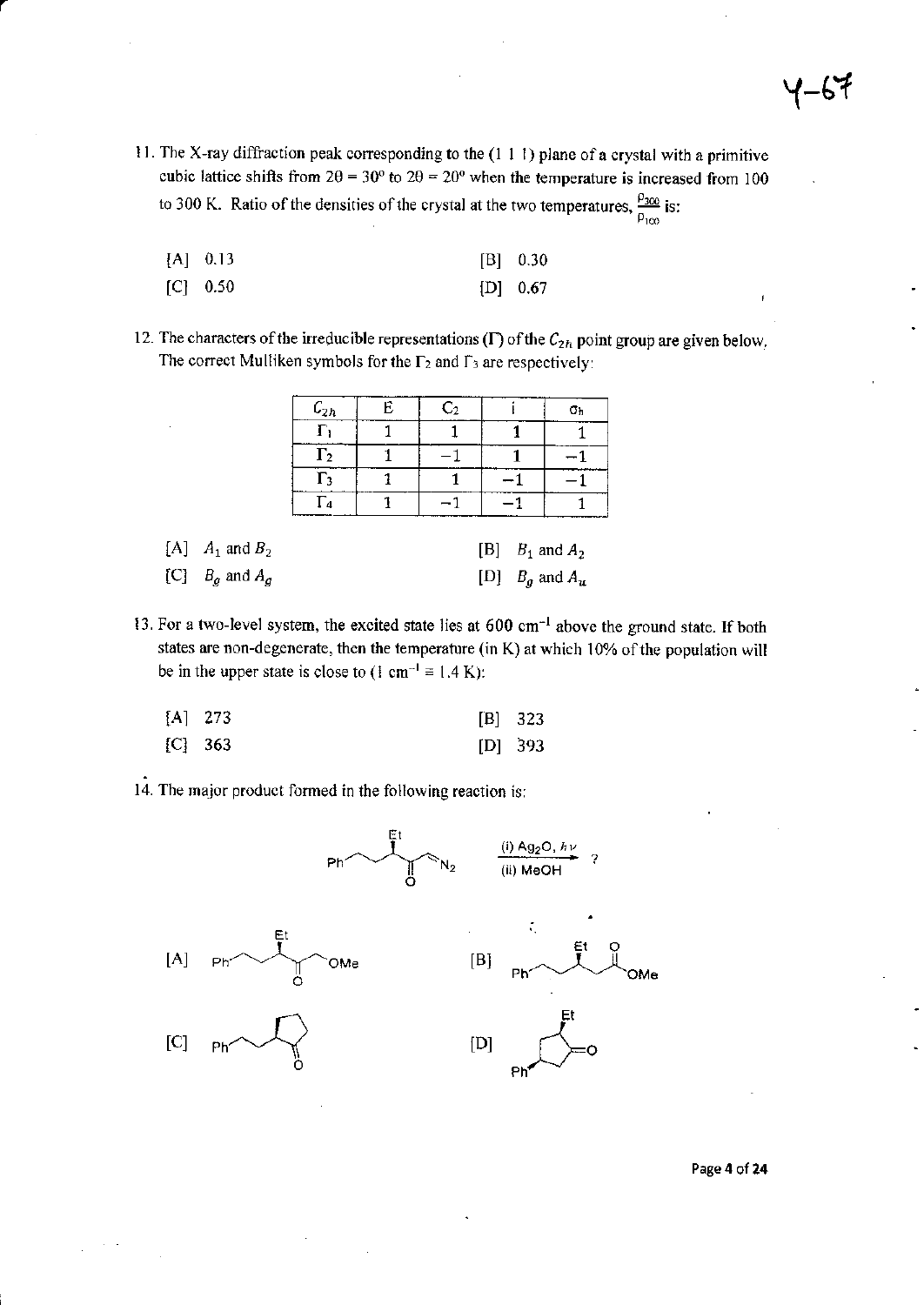15. The correct set of reagents,  $X$  and  $Y$ , in the following scheme are:



16. The correct set of reagents,  $X$  and  $Y$ , in the following scheme are:

 $R-O+$  R-OH  $\leftarrow$  R-O-Si-[A]  $X = NaOH/H<sub>2</sub>O$  $Y = H<sub>3</sub>O<sup>+</sup>$  $[B]$   $X = H_3O^+$  $Y = NaOMe$ 

 $[C]$   $X = n-Bu_4NF$  $Y = NaB(OH)<sub>4</sub>$  $[D]$   $X = H<sub>3</sub>O'$  $Y = n-Bu_4NF$ ,  $H_3O^+$ 

17. The most appropriate products,  $X$  and  $Y$ , in the following reaction are:



Page 5 of 24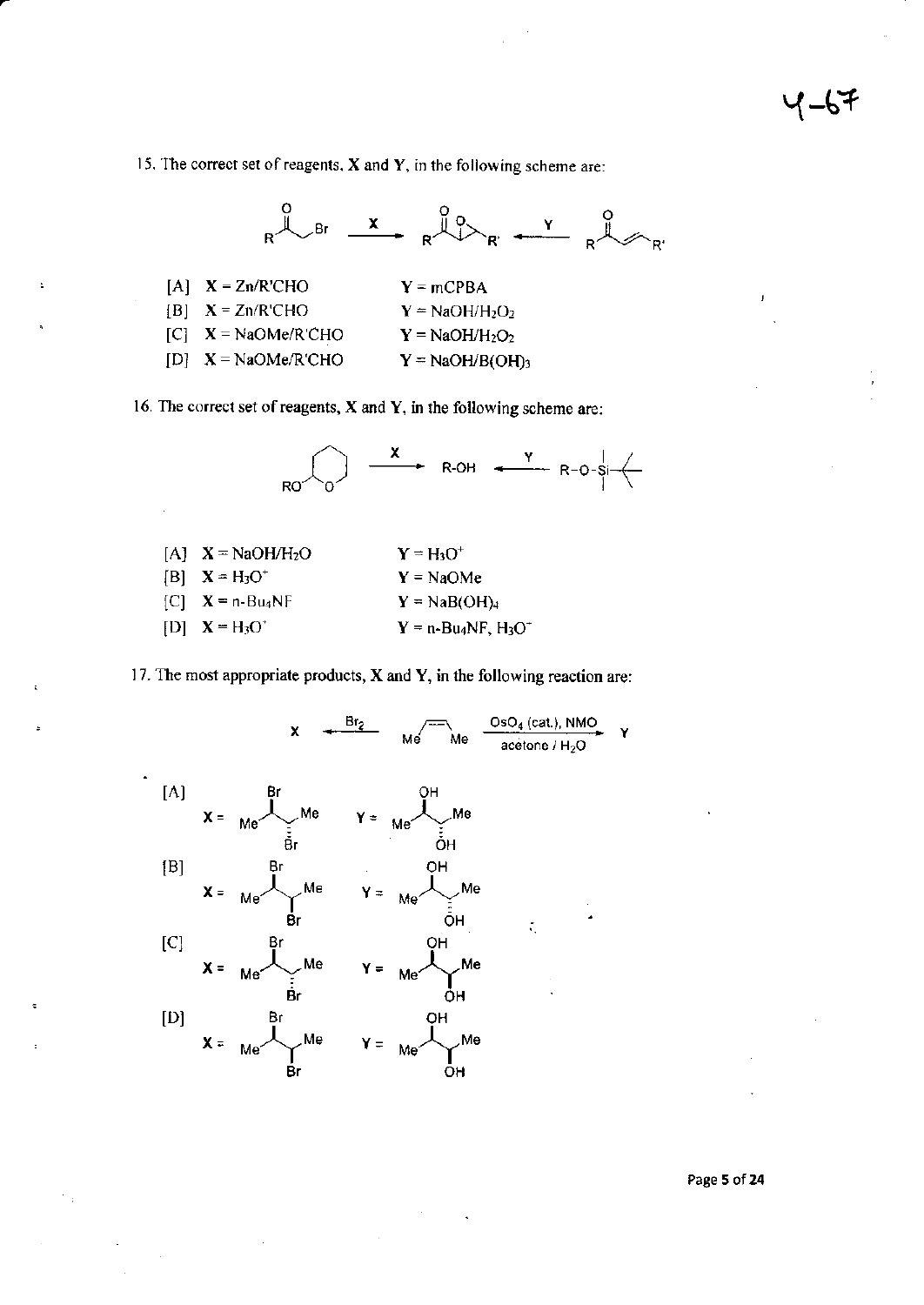18. The major product formed in the following reaction is:



19. The molecules having  $(R, R)$  configuration from the following compounds are:



20. The mass spectrum of an ether is given below. Based on the fragmentation pattern, the most likely compound is:



[A] diisopropyl ether [B] ethyl  $t$ -butyl ether [C] di-n-propyl ether [D] ethyl isobutyl ether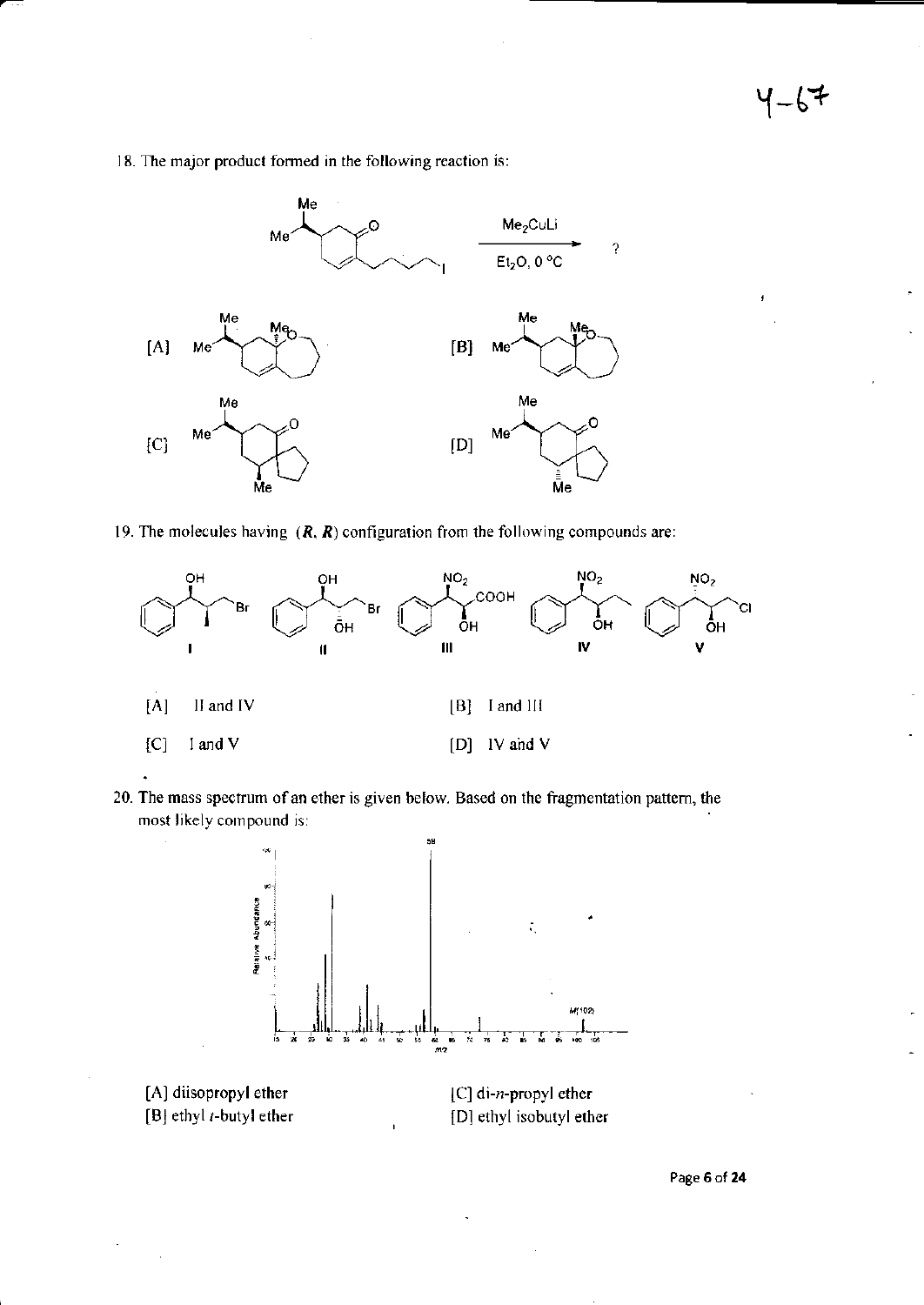### Part-B

21. The 'glucose tolerance factor' in humans can be managed by the controlled uptake of:

- $[A]$  Cr<sup>3+</sup> ion. [B]  $\text{Fe}^{3+}$  ion.
- $C$ ]  $V^{44}$  ion.  $[D]$  Na<sup>+</sup> ion.

 $22.$  LiCoO<sub>2</sub> is used in Li-ion batteries as:

- [A] cathode since it has a layered structure.
- [B] anode since it contains oxygen.
- [C] cathode since the reduction potential of Li is very high.
- [D] electrolyte because of the variable oxidation state of Co.
- 23. Among the following ions whose shapes are different from that predicted by VSEPR theory are:

| (i) $SbCl_6^{3-}$<br>(ii) $SbCl6$ | (iii) PtCl <sub>4</sub> <sup>2-</sup> |
|-----------------------------------|---------------------------------------|
|-----------------------------------|---------------------------------------|

- $[A]$  (i) and (ii)  $[B]$  (i) and (iii)
- $[C]$  (ii) and (iii) ID] (iii) only
- 24. The number of triangular faces, edges and angle  $(\angle X_{eq} E X_{eq})$  in EX<sub>7</sub> with pentagona . bipyramidal structure are respcctively:

| $[A]$ 10, 15, 72 <sup>°</sup> | $[B]$ 15, 15, 72 <sup>°</sup> |
|-------------------------------|-------------------------------|
| $[C]$ 15, 10, 60°             | $[D]$ 10, 15, 60 <sup>°</sup> |

25. The electronic spectrum of  $CrO_4^{2-}$  displays two strong absorption bands at 375 and 280 nm. An approximate value of the crystal field splitting  $\Delta_{td}$  (in cm<sup>-1</sup>) is:

| $[A]$ 9,000  | $[B]$ 10,500 |
|--------------|--------------|
| $[C]$ 16,700 | $[D]$ 25,600 |

26. The number of microstates for a  $d<sup>3</sup>$  metal ion is:

 $[A]$  15  $[B]$  45  $[C]$  120  $[D]$  210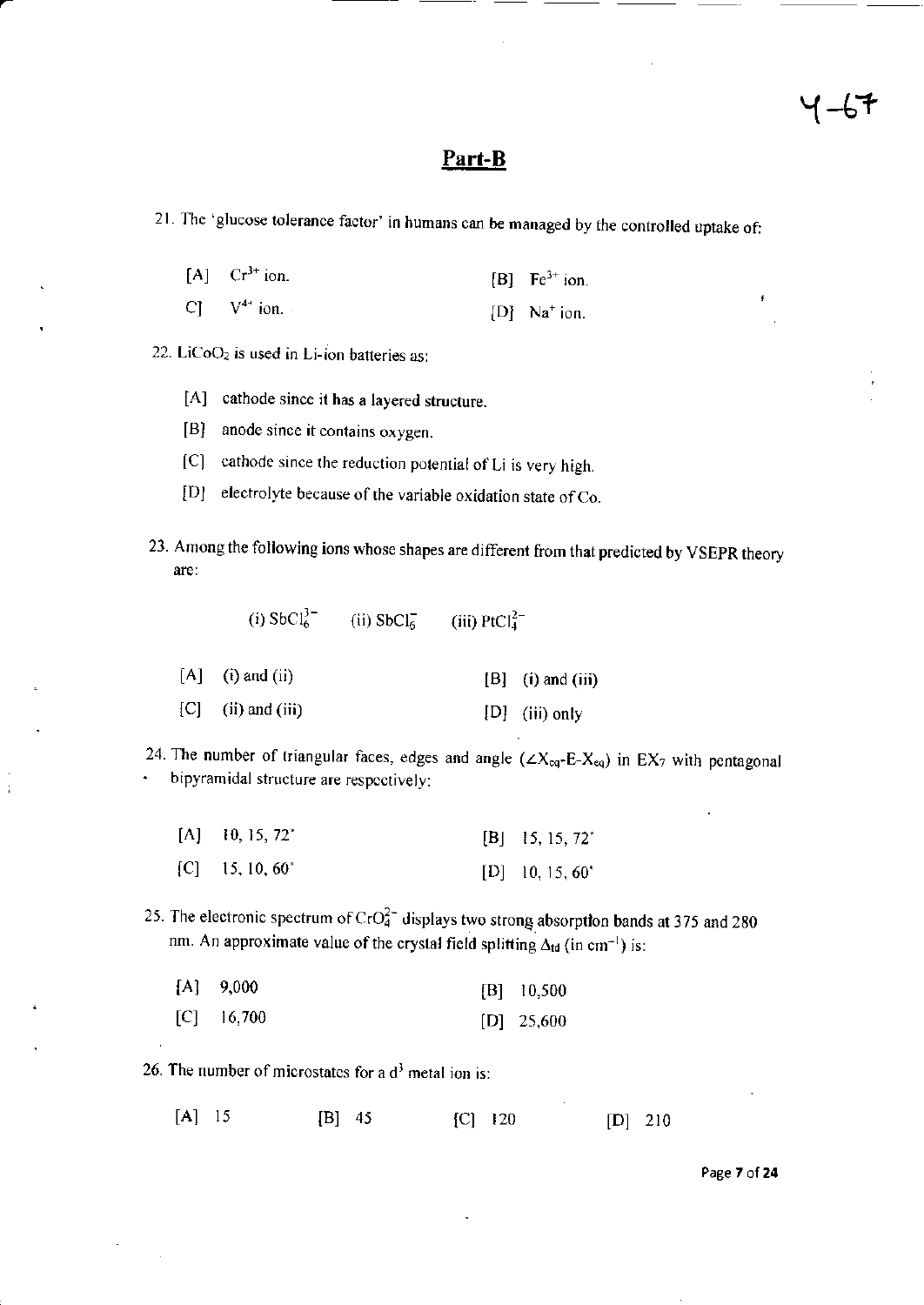27. The correct statements among the following are:

(i) In dissociative interchange  $(I_d)$  mechanism, bond breaking dominates over bond formation.

(ii) In associative interchange  $(I_a)$  mechanism, bond formation dominates over bond breaking.

(iii) Associative interchange  $(I_a)$  is a concerted process in which the reaction rate depends on the entering group.

| $[A]$ (i) and (ii) only   | $[B]$ (i) and (iii) only  |
|---------------------------|---------------------------|
| $[C]$ (ii) and (iii) only | $[D]$ (i), (ii) and (iii) |

28. In Taube's classic demonstration of inner-sphere electron transfer reaction,

- [A] the reduced forms were substitutionally labile and the oxidized forms were substitutionally inert.
- [B] the reduced forms were substitutionally inert and the oxidized forms were substitutionally labile.
- [C] both the reduced and oxidized forms were substitutionally labile.
- [D] both the reduced and oxidized forms were substitutionally inert.

29. The correct statement/s with regard to Eigen-Wilkins mechanism is/are:

- (i) It applies to substitution reactions of octahedral complexes
- (ii) It applies to substitution reactions of square planar complexes.

(iii) It assumes that an encounter complex is formed between the substrate and entering ligand in a pre-equilibrium step.

| $[A]$ (i) and (ii) | $[B]$ (ii) and (iii) |
|--------------------|----------------------|
|--------------------|----------------------|

- $[C]$  (i) and (iii)  $[D]$  (i) only<sup>i</sup>.
- 30. The metal ion substitution which facilitates the characterization of carbonic anhydrase by optical and EPR spectroscopy techniques is:
	- $[A]$   $Fe<sup>2+</sup>$  $|C|$  Mg<sup>2+</sup>  $[B]$  Co<sup>2+</sup> [D]  $Zn^{2+}$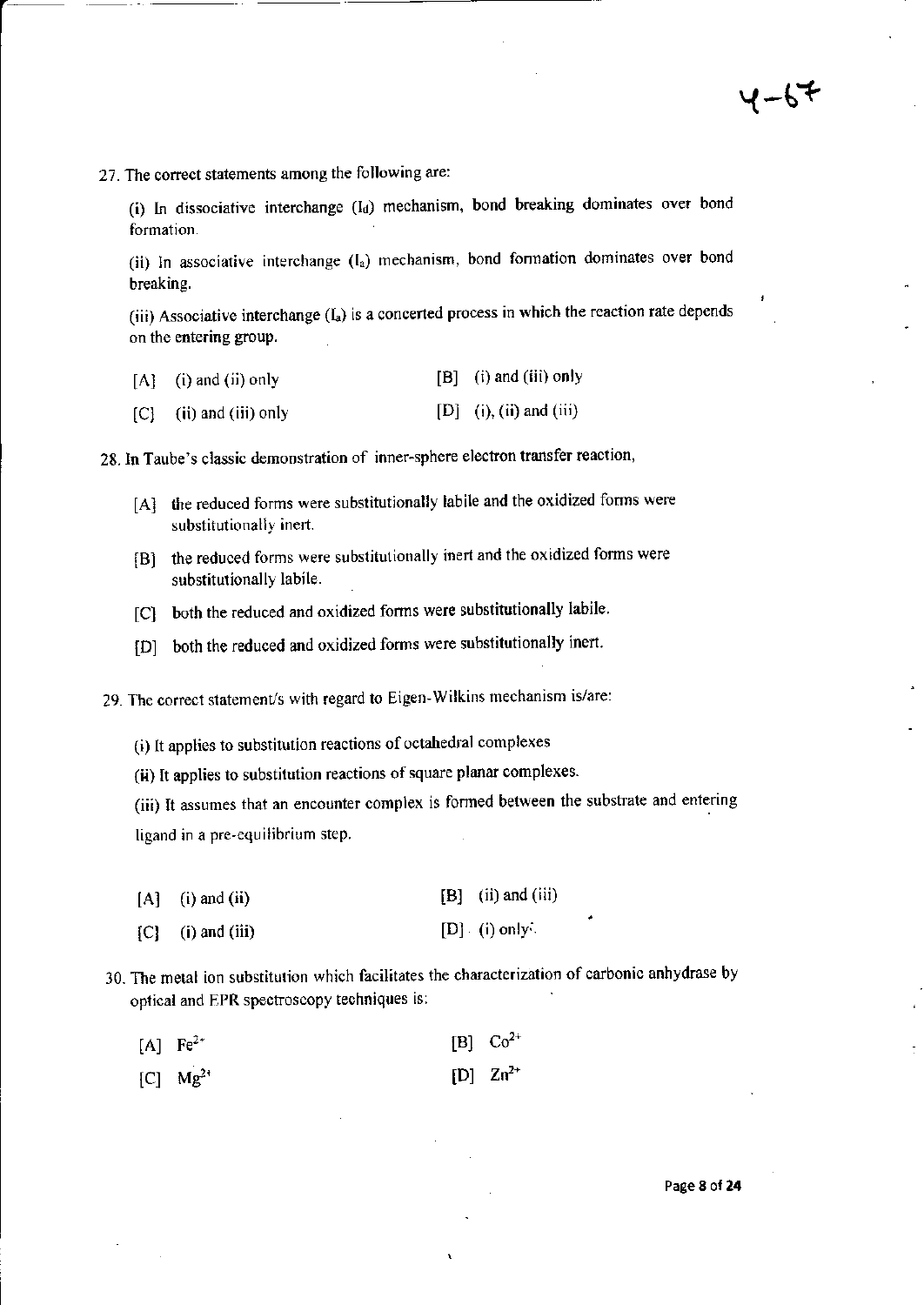31. The point group of cis- $[Co(en)_2Cl_2]^+$  (en = 1,2-diaminoethane) is:

 $[A]$  D<sub>2h</sub> [B] C<sub>2v</sub> [C] C<sub>2</sub> [D] C<sub>2h</sub>

32. The potential (in V) of a concentration cell constructed by dipping two identical Cu electrodes in Cu<sup>2+</sup> solutions of concentrations 1 M and 0.002 M at 25 °C is:

lAl 0.05 [B] 0.08 [c] 0.94 [D] l.l2

33. When  $59Cu$  undergoes a positron emission the immediate product is:

[A]  ${}^{58}Ni$  [B]  ${}^{58}Cu$  [C]  ${}^{59}Ni$  [D]  ${}^{59}Zn$ 

34. A blue copper protein shows intense absorption at around 600 nm- This is due to

- [A] oxygen to copper charge transfer transition.
- [B] nitrogen to copper charge transfer transition.
- [C] d-d transition of  $Cu^{2+}$  ion.
- [D] sulfur to copper charge transfer transition.

35. A sample weighing  $0.70$  g contains  $25%$  of Fe<sub>2</sub>O<sub>3</sub>. The volume (in mL) of ammonia (density 0.99 g/mL, 2.3% W/V) required to precipitate  $Fe^{3+}$  completely as  $Fe(OH)_3$  is:

| $[A]$ 0.55 | $[B]$ 2.46 |
|------------|------------|
| $[C]$ 0.49 | $[D]$ 4.92 |

36. The product formed by treating graphite with a mixture of sulfuric acid and nitric acid is:

i'

[A]  $(C_{24})^+(NO_3)^-$  [B]  $(C_{24})^+(HSO_4)^-$ [C]  $(C_{24})^{2+}(SO_4)^{2-}$  {D]  $(C_{24})^{2+}[(NO)_3^{\dagger}]$ ,

37. The moiety which is NOT isolobal with Mn(CO)4 is:

| $[A]$ Co(CO) <sub>3</sub> |           | [B] $Cr(CO)2(\eta^5-C5H5)$ |
|---------------------------|-----------|----------------------------|
| $[C]$ Fe(CO) <sub>3</sub> | $[D]$ $P$ |                            |

Page 9 of 24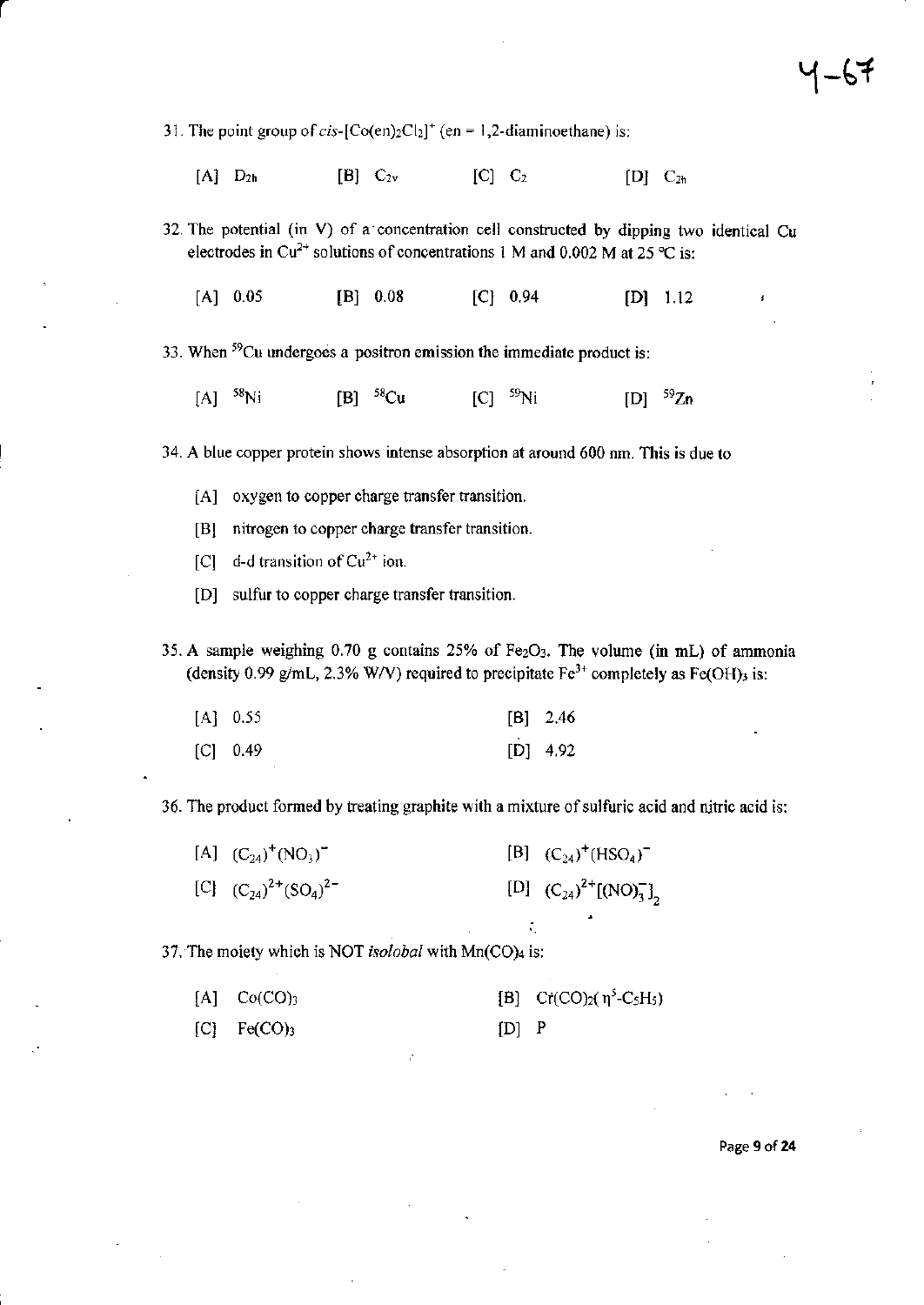38. The bond angle of the following hydrides decreases as:

- $[A]$  NH<sub>3</sub> > PH<sub>3</sub> > AsH<sub>3</sub> > SbH<sub>3</sub>  $\text{B}$  NH<sub>3</sub> > PH<sub>3</sub> > SbH<sub>3</sub> > AsH<sub>3</sub>  $\begin{equation} [C] \quad SbH_3 \geq AsH_3 \geq PH_3 \geq NH_3 \end{equation} \begin{equation} \begin{equation} AsH_3 \geq SbH_3 \geq PH_3 \geq NH_3 \end{equation}$
- 39. The number of spectral lines for a high spin  $Co^{2+}$  ion considering the zero field splitting  $\prime$ and Kramers degeneracy is:
	- $[A]$  3  $[B]$  4
	- $[C]$  2  $[D]$  1

40. The ground state term symbol and effective magnetic moment (in BM) of  $Nd^{3+}$  ion is:

| $[A]$ $^{4}$ l <sub>9/2</sub> and 3.62 | [B] $^{4}$ H <sub>9/2</sub> and 3.80 |
|----------------------------------------|--------------------------------------|
| [C] ${}^{4}F_{9/2}$ and 3.42           | [D] ${}^{4}G_{9/2}$ and 4.12         |

- 41. The Dulong-Petit law of molar heat capacity fails in the case of diamond at ambient temperature because:
	- [A] it is an electrical insulator with no free electrons
	- [B] it is an elemental solid
	- $[C]$  of its high vibrational frequencies
	- [D] of lack of mobile ions in the material
- 42. According to Hückel theory, the spin density in  $cis$ -butadiene cation radical is predominantly localized on:
	- [A] atoms 1 and 2 [B] atom 1 and 3
	- lcl atoms I and 4 [D] atom 2 and <sup>3</sup>
- 43. The expectation value of the Hamiltonian,  $(E)$ , of a particle-in-a-box of length a in the state,  $\psi(x) = \left(\frac{30}{a^5}\right)^{1/2} x(a - x)$ , is  $(h = \text{Planck's constant}, m = \text{mass of electron})$

[A] 
$$
\frac{5h^2}{4\pi^2ma^2}
$$
 [B]  $\frac{6h^2}{4\pi^2ma^2}$   
\n[C]  $\frac{3h^2}{2\pi^2ma^2}$  [D]  $\frac{7h^2}{3\pi^2ma^2}$ 

Page 10 of 24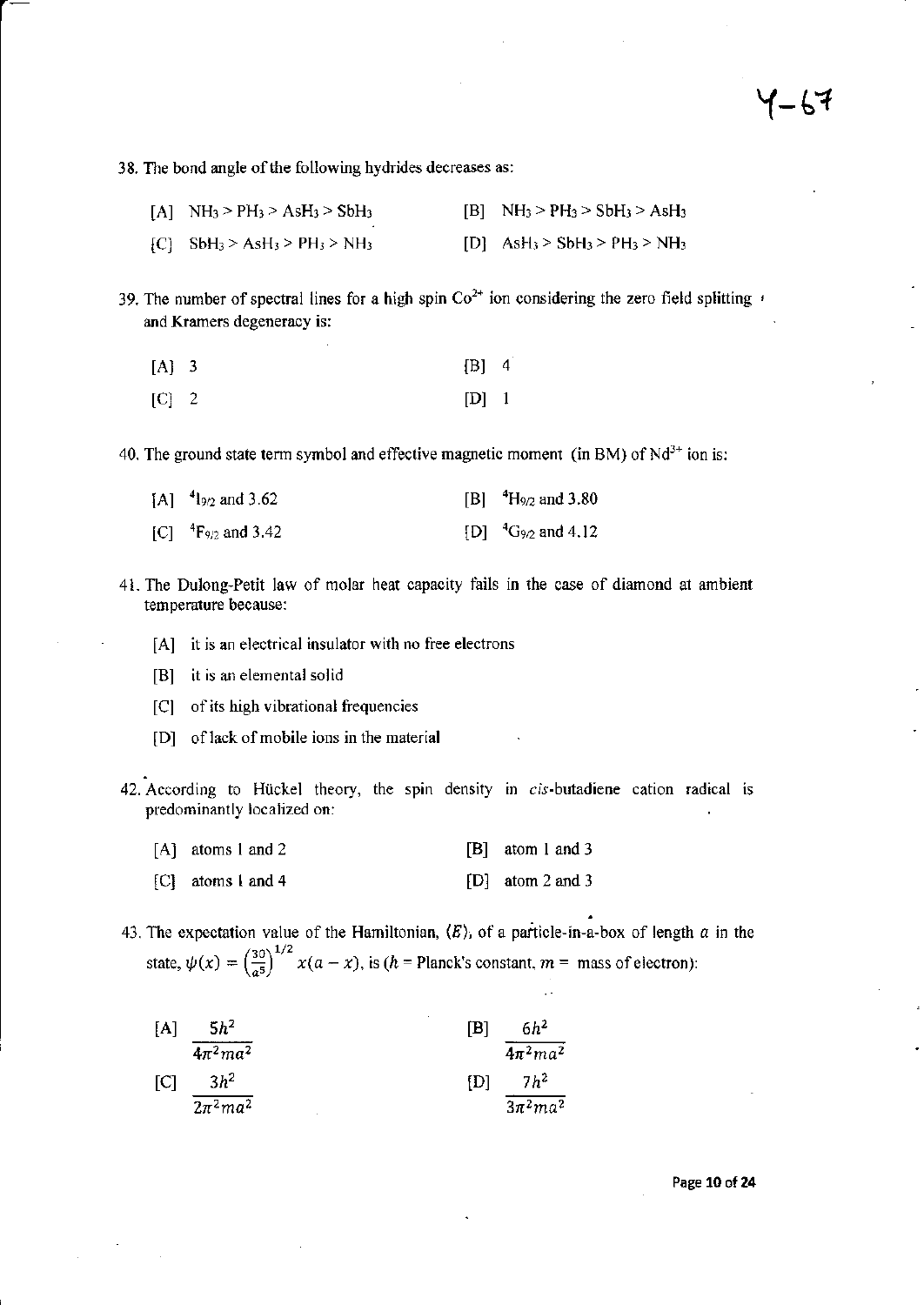44. In a non-stoichiometric metal oxide having formula  $MO_{1.04}$ , the metal is present in different oxidation states in the mole ratio:

| [A] $M^{2+}$ : $M^{3+} = 11.5 : 1$ | [B] $M^{2+}: M^{3+} = 5: 1$ |
|------------------------------------|-----------------------------|
| [C] $M^{2+}: M^{1+} = 11.5: 1$     | [D] $M^{2+}: M^{1+} = 1: 5$ |

45. In the rotational spectrum of HBr ( $B = 8.46$  cm<sup>-1</sup>), the transition corresponding to  $J = 4$  to  $J=5$  is the most intense. The temperature (in K) at which the spectrum recorded is close to:

| $[A]$ 173 | $[B]$ 493 |
|-----------|-----------|
| $[C]$ 363 | $[D]$ 293 |

46. A system has three energy levels at 0,  $\varepsilon$  and  $2\varepsilon$  with degeneracies 1, 1 and 2, respectively. The canonical partition function of the system is:

| [A] $e^{-3\epsilon/k_B T}$                           | [B] $1 + e^{-3\epsilon/k_B T}$                        |
|------------------------------------------------------|-------------------------------------------------------|
| [C] $1 + e^{-\epsilon/k_B T} + e^{-2\epsilon/k_B T}$ | [D] $1 + e^{-\epsilon/k_B T} + 2e^{-2\epsilon/k_B T}$ |

47. A porous nanomaterial was subjected to  $N_2$  gas adsorption experiment. The slope and intercept of linear BET plot obtained from this experiment are 0.003 and 0.002, respectively. The surface area  $(cm^2 g^{-1})$  of the nanomaterial is close to (Area occupied by  $N_2$  gas is 16.2 Å<sup>2</sup>):

| [A] $250 \times 10^4$ | $[B]$ 560 $\times$ 10 <sup>3</sup> |
|-----------------------|------------------------------------|
| [C] $320 \times 10^5$ | [D] $870 \times 10^4$              |

48. The vibrational frequency of a diatomic molecule A-B is v. If another molecule C-D has the same force constant, and the mass of C and D are, respectively, twice that of A and B, the vibrational frequency of C-D is:

| [A] $(1/2)v$        | $[B]$ 2v |                   |  |
|---------------------|----------|-------------------|--|
| [C] $(1/\sqrt{2})v$ |          | $[D]$ $\sqrt{2v}$ |  |

49. If the chemical shift  $(\delta)$  of the methyl protons is 2 ppm with reference to tetramethylsilane in an NMR spectrometer operating at 100 MHz, the separation (in Hz) between these protons and those in TMS is:

| [A] $2 \times 10^6$ |                        |  | $[B]$ 2 × 10 <sup>8</sup>  |  |
|---------------------|------------------------|--|----------------------------|--|
|                     | [C] $2 \times 10^{10}$ |  | $[D]$ 2 × 10 <sup>12</sup> |  |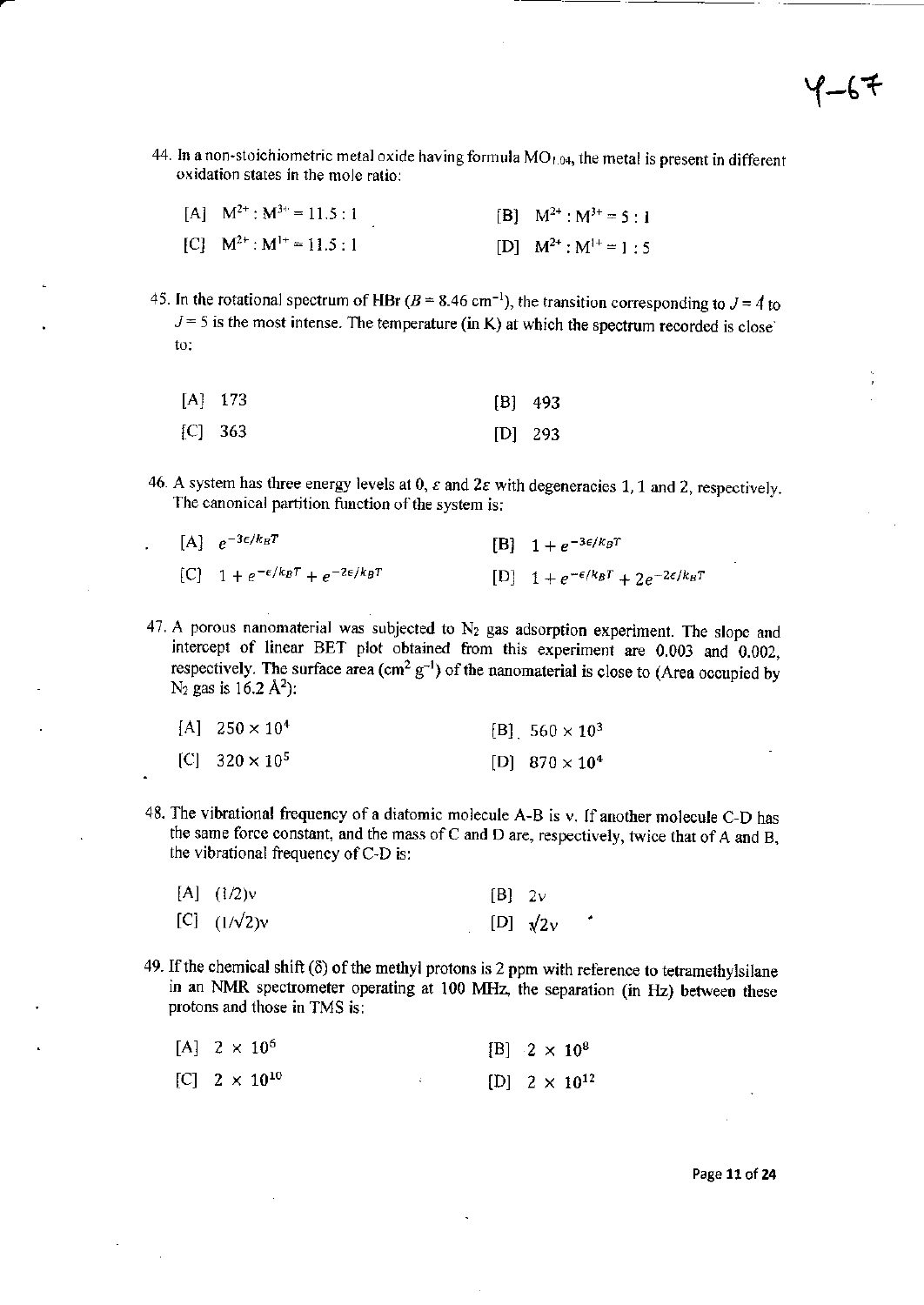50. A symmetry element that a normal crystal cannot have, but a quasicrystal can have is:

- [A] glide plane late lBJ 10-fold rotation
- [C] centre of inversion [D] 3-fold screw axis
- 51. The EMF of a concentration cell without liquid junction is  $-0.1$  V. The liquid junction potential for this cell is 0.05 V. If the cell is reversible with respect to anion, then the transport number of the anion is:

| $[A]$ 0.5  | $[B]$ 0.05 |
|------------|------------|
| $[C]$ 0.25 | $[D]$ 0.75 |

52. For the sublimation process,  $HNO_3$   $2H_2O \rightarrow HNO_3$  (g) +  $2H_2O$  (g), the free energy and enthalpy changes at 220 K are 69.4 and 188 kJ mol<sup>-1</sup>, respectively. The free energy change  $(in kJ mol<sup>-1</sup>)$  at 190 K for this process is closest to:

| $[A]$ 105.6 | $[B]$ 95.6 |
|-------------|------------|
| $[C]$ 15.6  | $[D]$ 85.6 |

- 53. Domains in a ferromagnet arise from the competition between:
	- [A] ferro and antiferromagnetic interactions
	- [B] electron repulsion and nuclear attraction
	- [C] mechanical and frictional forces
	- [D] exchange and dipolar interactions
- 54. A metal crystallizes in FCC lattice. The closest distance between the metal atoms in the crystal lattice is close to (density and atomic weight of the metal are  $2.6$  g cm<sup>-3</sup> and  $26$ , respectively):

| $[A]$ 3.3 Å |  | [B] $2.9 \text{ Å}$ |
|-------------|--|---------------------|
| $[C]$ 4.6 Å |  | $[D]$ 5.6 Å         |
|             |  |                     |

55. A liquid of density 0.5 g cm<sup>-3</sup> and surface tension 50 dynes cm<sup>-1</sup> is filled in a U-tube with limbs having internal diameters of 1 and 2 mm. The difference in height of the liquid in the two limbs is close to:

| $[A]$ 0.4 cm | $[B]$ 1 cm |
|--------------|------------|
| $[C]$ 4 cm   | $[D]$ 2 cm |

Page 12 of 24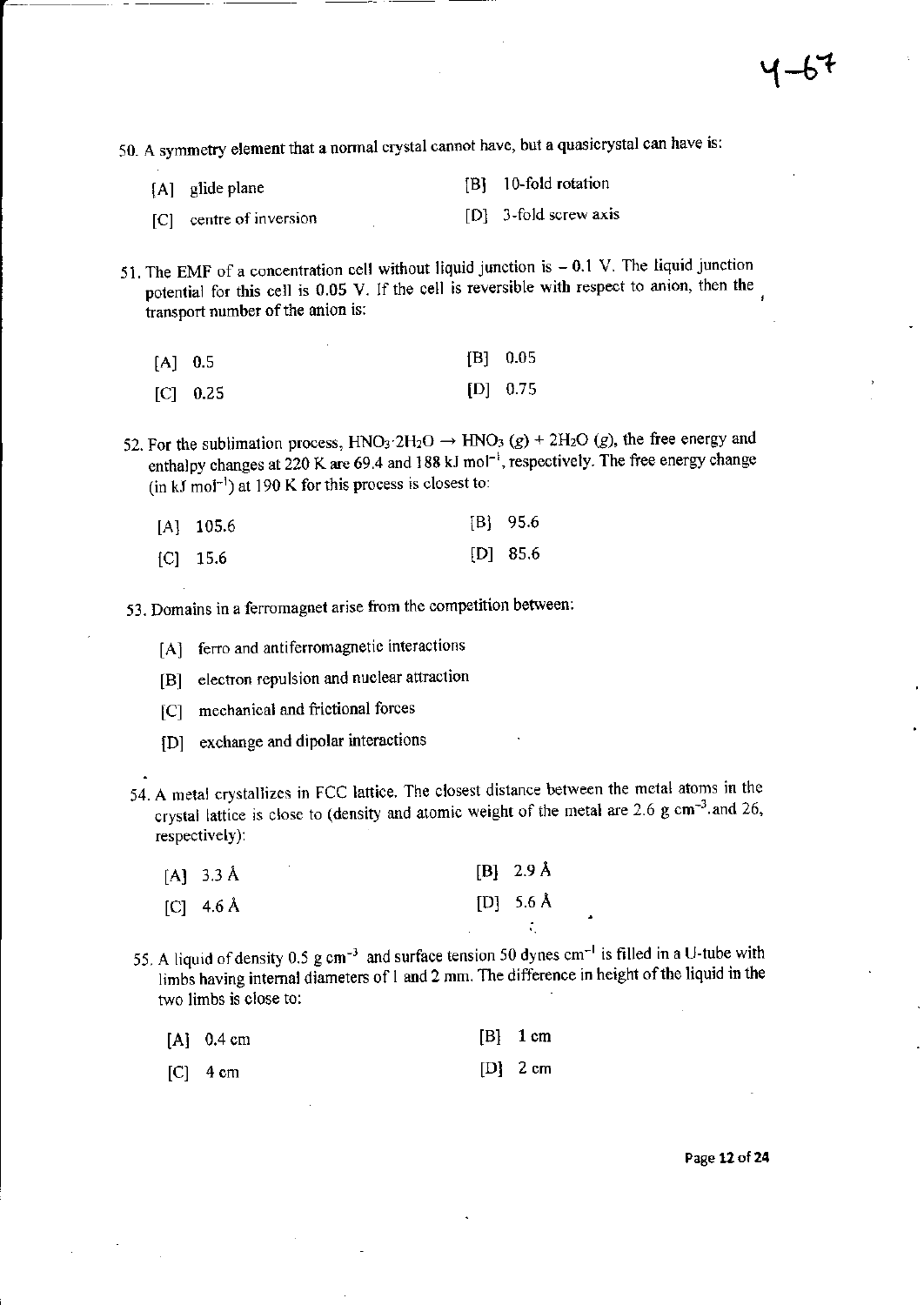56. For the bi-molecular gas phase chemical reaction,  $H_2 + I_2 \rightarrow 2H$ , the rate constants at 373 K and 473 K are, respectively,  $8.74 \times 10^{-15}$  and  $9.53 \times 10^{-10}$  L mol<sup>-1</sup> s<sup>-1</sup>. Ratio of the fraction of collisions at 373 K to that at 473 K, within the hard sphere collision theory, is:

| [A] $1.033 \times 10^{-2}$            | [B] $1.033 \times 10^{-5}$            |
|---------------------------------------|---------------------------------------|
| $ C $ 1.330 $\times$ 10 <sup>-2</sup> | $[D]$ 1.330 $\times$ 10 <sup>-5</sup> |

57. The change in entropy (in J K<sup>-1</sup>) when 1 mol of a perfect gas ( $C_{v,m}$  = 1.5 R) changes from the initial state (T = 600 K, p = 1.00 bar) to the final state (T = 250 K, p = 4.5 bar) is:

| $[A]$ -30.7 |           | $[B] -23.4$ |
|-------------|-----------|-------------|
| $[C] -5.7$  | $[D]$ 1.6 |             |

58. Thermal expansion of solids is strongly influenced by the:

| [A] presence of free electrons          | [B] magnetic moment of the ions |
|-----------------------------------------|---------------------------------|
| [C] anharmonicity of lattice vibrations | [D] size of unit cells          |

59. In the fluorite structure with the general formula  $MX<sub>2</sub>$ , M occupies the FCC lattice sites and  $X$ , the tetrahedral sites within. If two of the tetrahedral sites are vacant in all the unit cells, formula of the defective crystal will be:

| $[A]$ M |                                     | $[B]$ MX     |
|---------|-------------------------------------|--------------|
|         | $[C]$ M <sub>4</sub> X <sub>3</sub> | $[D]$ $M_2X$ |

.60. Among the following, the intersystem crossing is enabled by:

[A] hyperfine coupling [B] spin-orbit coupling [C] vibronic coupling [D] electronic coupling

61. The increasing order of reactivity of the following compounds towards cyclopentadiene is:

[A] (ry) < (ur) < (rr) < (l) {Bl (rrD < (rv) < 0r) < 0) lcl (ry<0D<(r)<(rD [D] (Iv)<0I)<oID<(r) o lo Nc vcN Nc cN r\ I ll -Y- (\_J Lo Nc'-cN tl ( bo 0) n0 () 0v)

Paee 13 of 24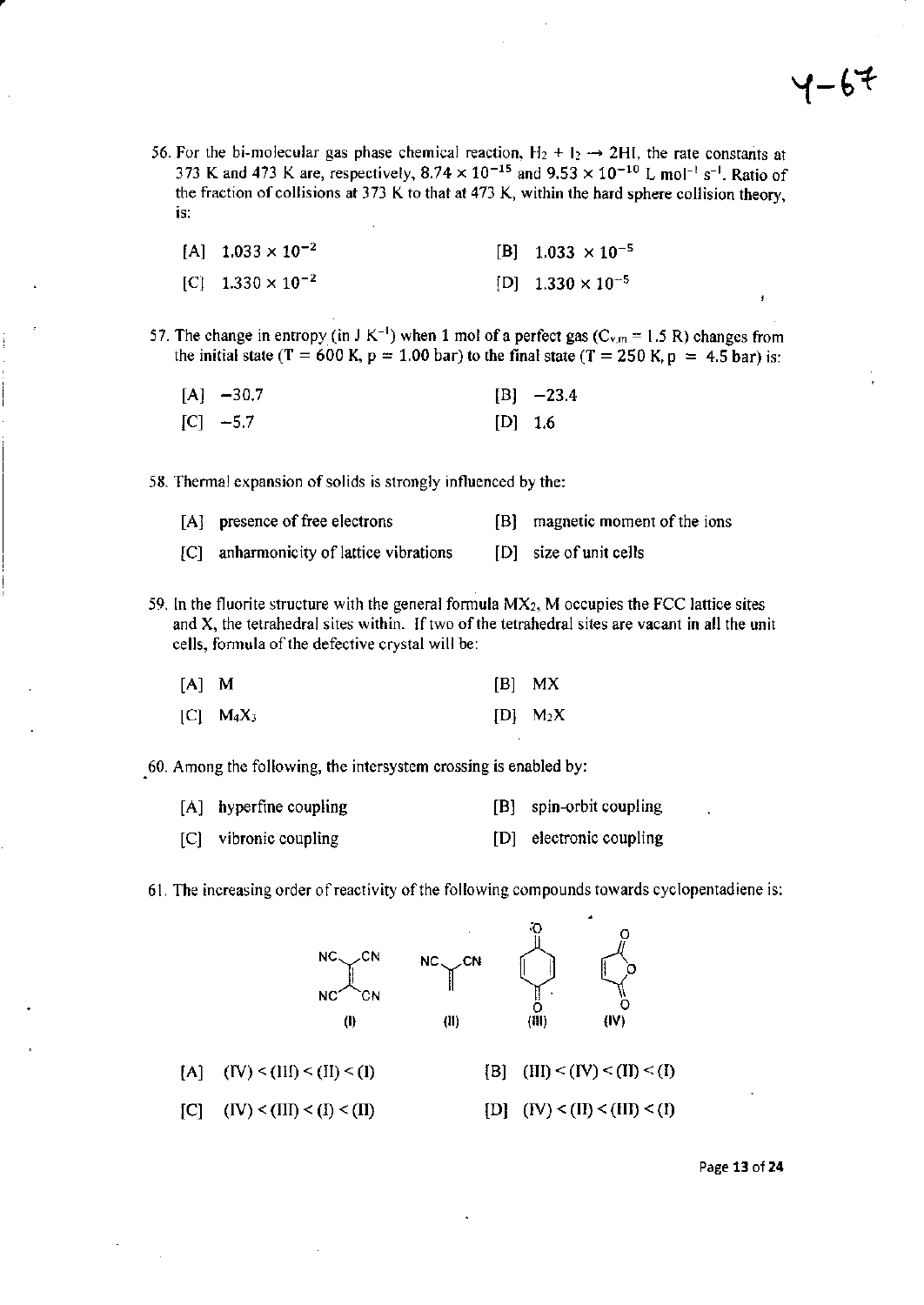$\pmb{\cdot}$ 



62. Identify  $X$  and  $Y$  in the following synthetic scheme:

63. The major product formed in the following reaction is:







l,

Page 14 of 24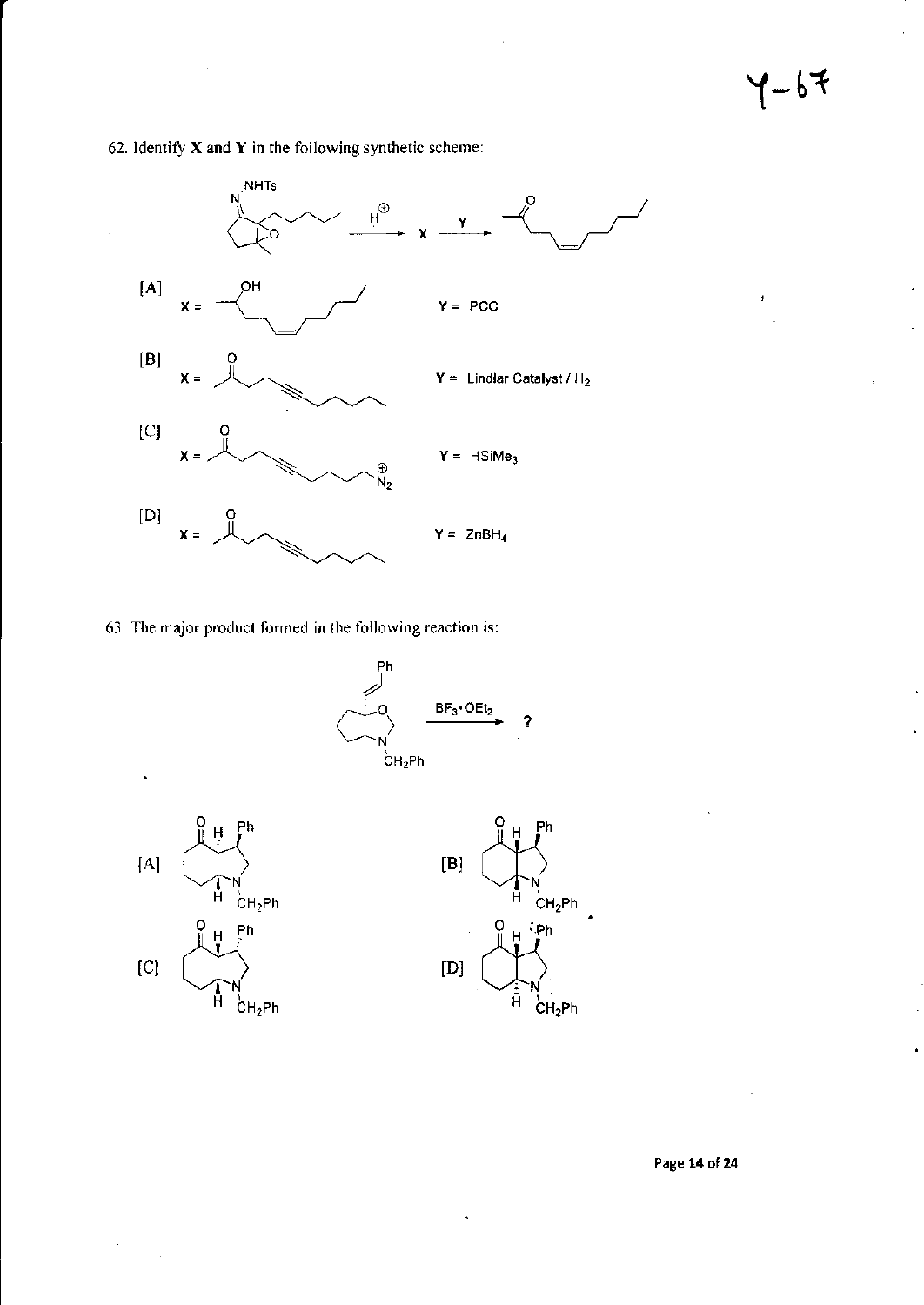64. The major product formed in the following transformation is:



65. The major product formed in the following reaction is:



66. The products,  $X$  and  $Y$ , in the following reactions are:

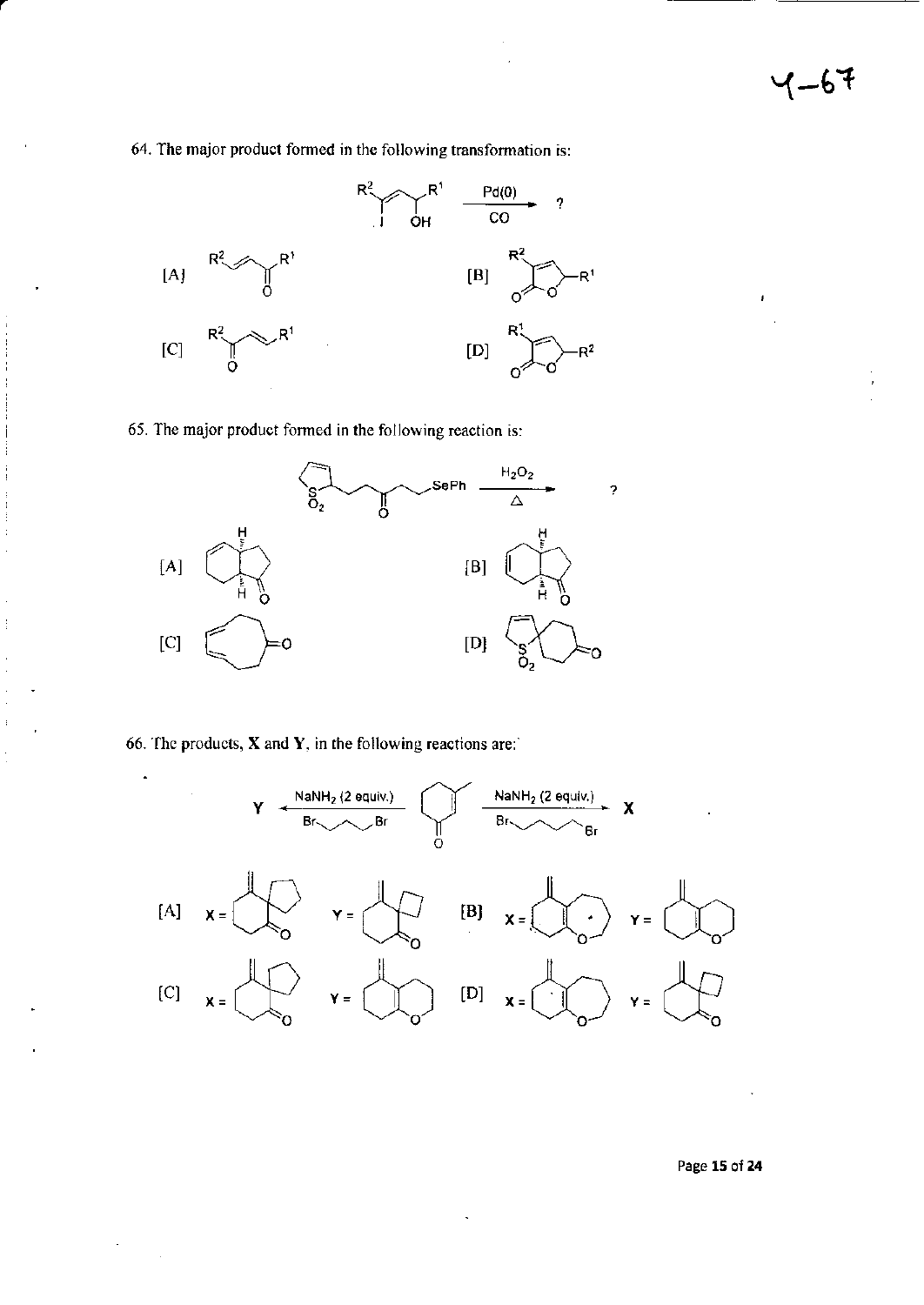

67. The most appropriate products,  $X$  and  $Y$ , in the following reaction are:

COOH

68. The increasing order of carbanion stability of the following compounds is:



69. The major product formed in the following reaction is:



Page 16 of 24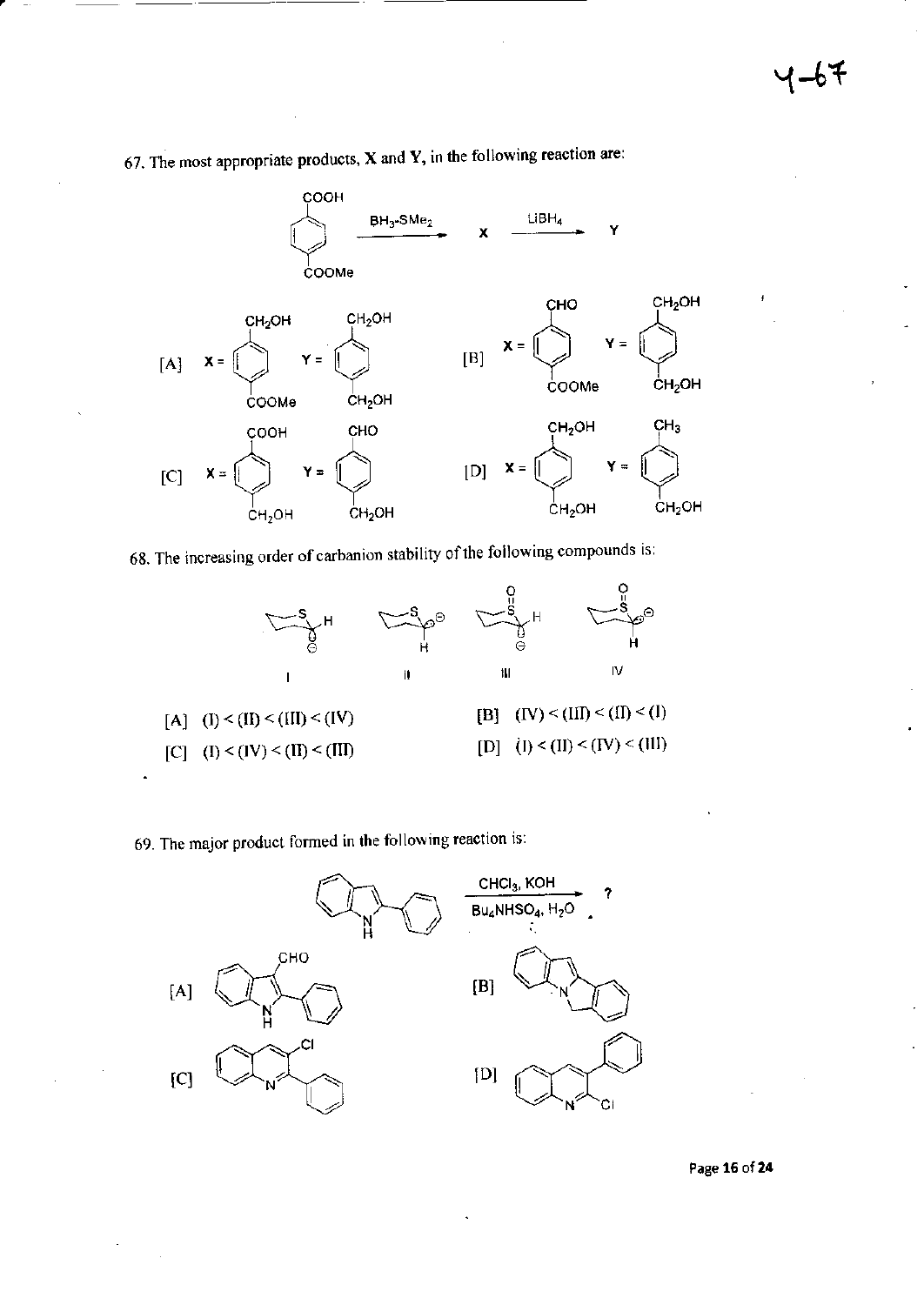70. The correct matching of the reagents ( $\bf{l}$  to  $\bf{IV}$ ) with the name reactions ( $\bf{P}$  to  $\bf{S}$ ) is:

 $R \overset{1}{\odot} SO_2$ Ar  $R \widehat{\odot}$ Si $R_3$  $Cp_2$ Ti= $CH_2$  $P(O)R_2$  $(III)$  $(1)$  $(ii)$  $(IV)$ 

- P Petasis olefination
- Q Horner-Emmons olefination
- R Peterson olefination
- S Julia olefination
- [A]  $P-(III); Q-(I); R-(II); S-(IV)$
- [B]  $P-(IV); Q-(I); R-(II); S-(III)$
- [C]  $P-(II); Q-(III); R-(I); S-(IV)$
- [D]  $P-(II); Q-(I); R-(IV); S-(III)$

71. The most suitable reagents sequence to effect the following transformation is:



[A] (i) CH<sub>3</sub>MgBr (2 equiv.)/H<sup>+</sup>  $(ii)$  CrO<sub>3</sub> $\cdot$ 2 Py



- [B] (i)  $CH_3MgBr$ , CuI & CH<sub>3</sub>I (ii) KMnO<sub>4</sub>
- [D] (i) LDA, CH<sub>3</sub>I (2 equiv.)  $(ii)$  CrO<sub>3</sub>
- 72. The most stable conformations of 2-(methylthio)cyclohexan-1-one and 2-methoxycyclohexan-1-one in CDCl3 are:



 $[C]$ 



Page 17 of 24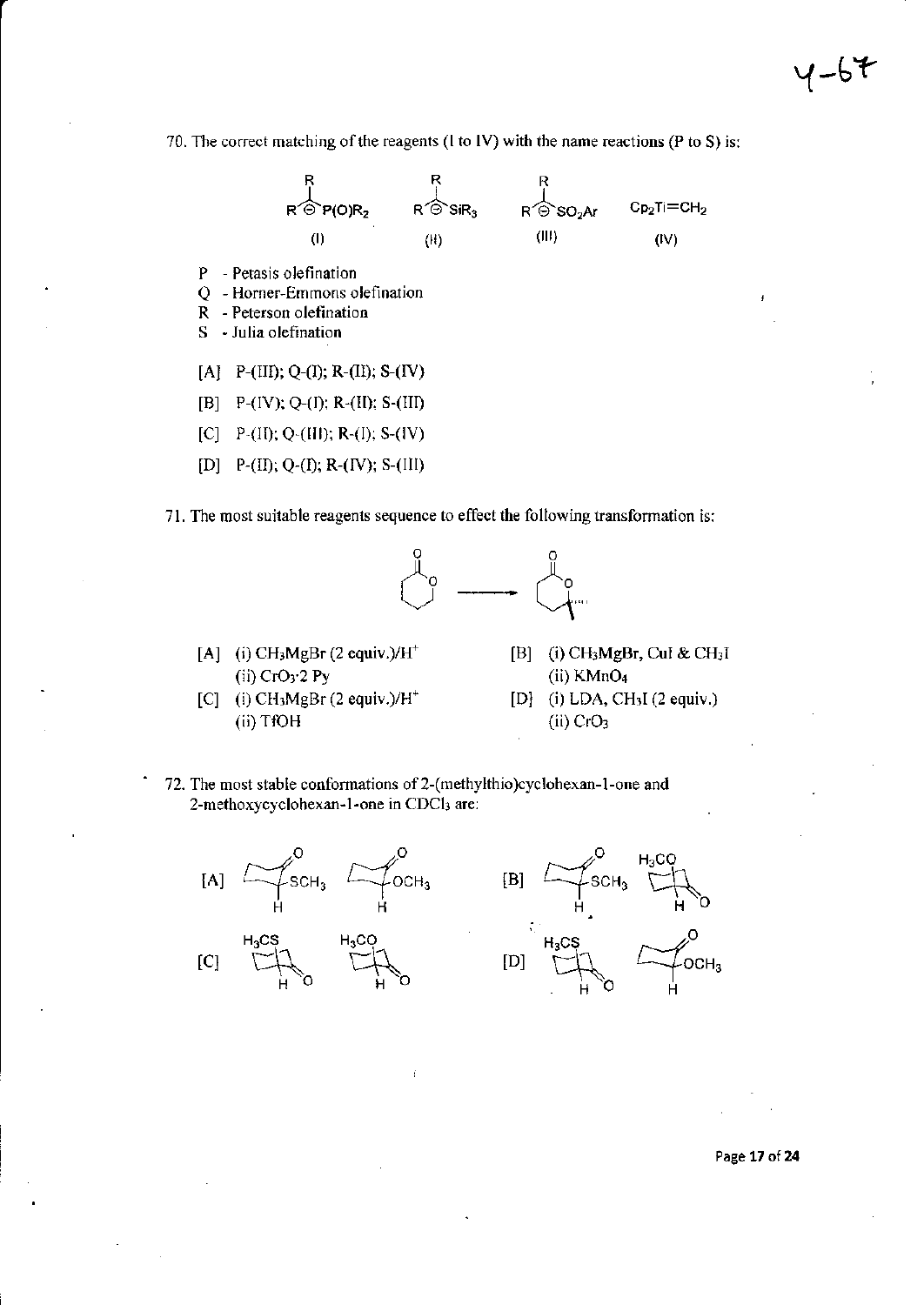73. The major product of the following reaction is:



# 74. The major product formed in the following reaction is:



75. The major product formed in the following reaction is:



Page 18 of 24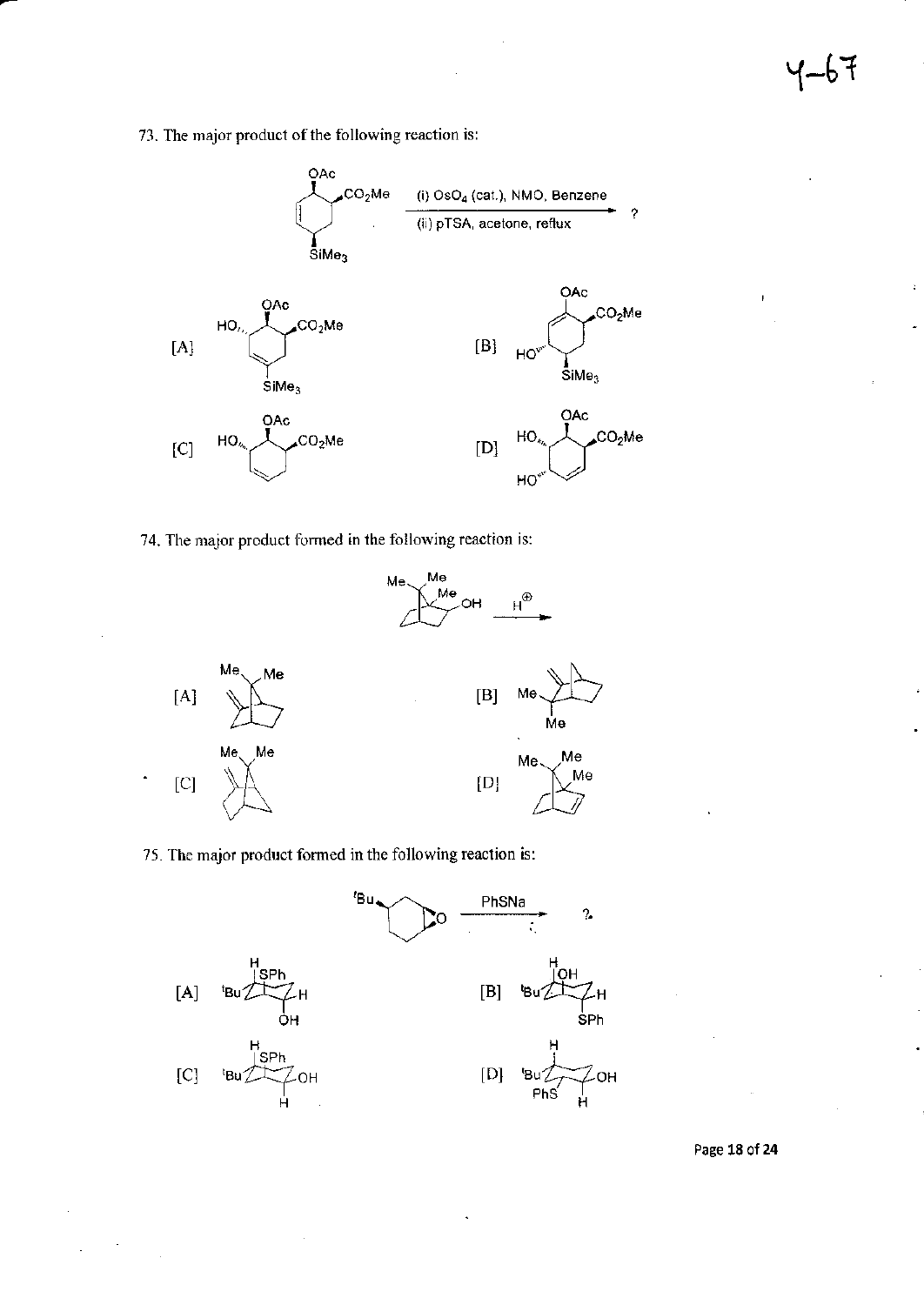76. The appropriate product in the following reaction is:



77. The major product formed in the following reaction is:



78. The order of increasing stability of the following fully-conjugated hydrocarbons is:



Page 19 of 24